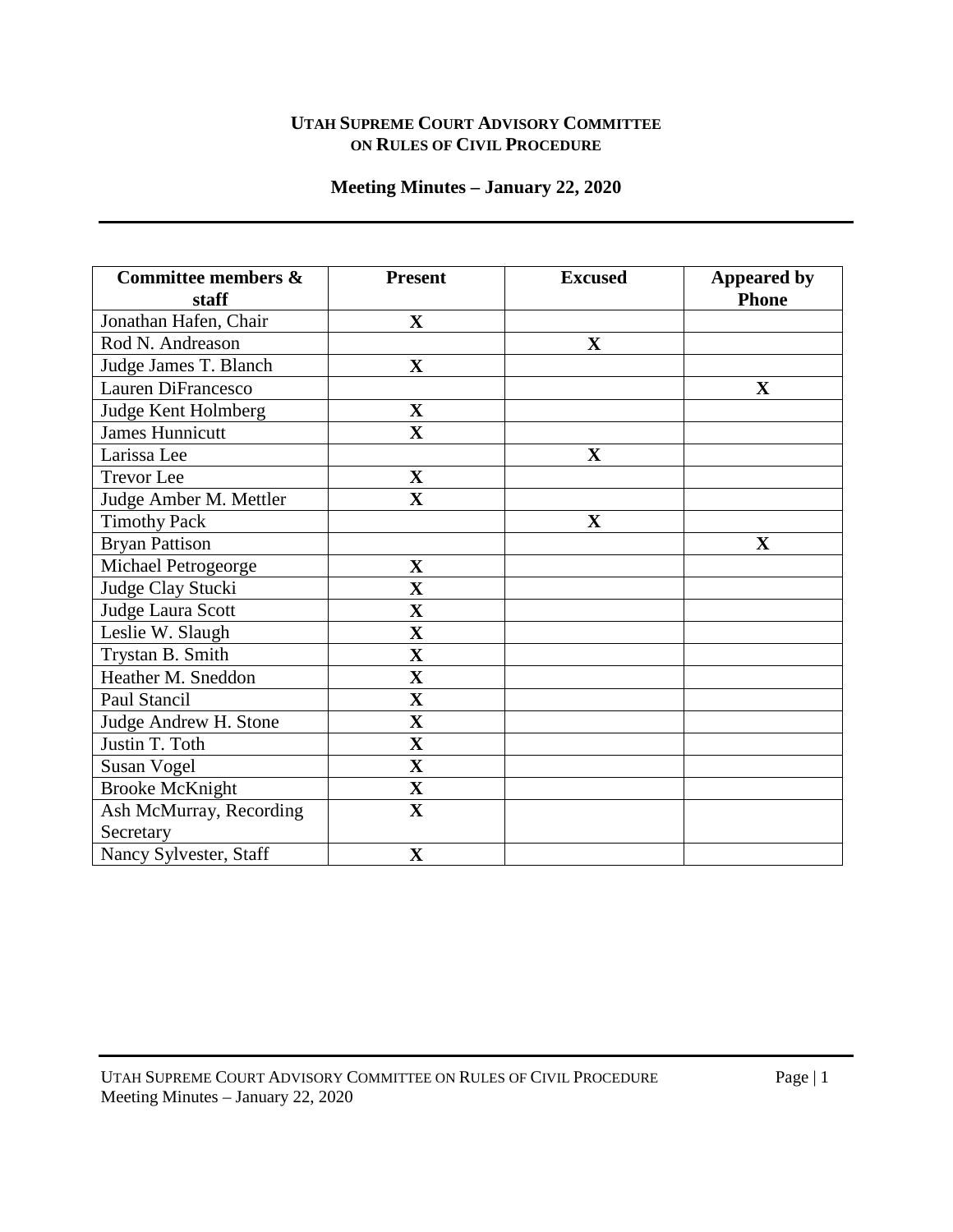# **(1) WELCOME AND APPROVAL OF MINUTES**

Jonathan Hafen welcomed the committee and asked for approval of the minutes as amended. Jim Hunnicutt moved to adopt the minutes. The minutes were approved unanimously.

# **(2) RULE 68 SUBCOMMITTEE REPORT**

Representative Brady Brammer, Judge Clay Stucki, and Doug Cannon led the continued discussion of a proposed amendment to Rule 68 to create new settlement and fee-shifting rules. Representative Brammer emphasized that the purpose of the proposed change is to alleviate overburdened district courts by incentivizing early settlements and thereby reducing caseloads. Representative Brammer also reiterated that the proposed rule change would require accompanying legislation to address contract-right implications, but explained that he plans to wait until the 2021 general legislative session to run a bill because would prefer to allow the current rule-making process to move forward and to obtain more stakeholder feedback of his plan.

Susan Vogel expressed support for rules and legislation that aid self-represented parties, and suggested the possibility of incorporating an easy-to-use calculator to help pro se litigants determine the financial outcome of making and responding to offers of judgment, similar to the calculator used in child-support cases. Representative Brammer and Judge Stone noted the challenge of calculating reasonable fees without more data.

Paul Stancil raised concerns regarding the imposition of sanctions for rejecting an offer of judgment in cases where the primary dispute centers on liability rather than the quantum of damages. Representative Brammer reemphasized that the policy underlying the rule change is to encourage litigants to understand their cases early and that typical offers of judgment will be wellsubstantiated because parties will be required to demonstrate to the judge that an offer is reasonable or, alternatively, that an offer cannot yet be evaluated without further discovery.

Judge Holmberg raised additional concerns regarding the extent to which the proposed rule change may create additional barriers for pro se litigants to the extent the rule would limit judicial discretion to give pro se parties the benefit of the doubt in matters of offers of judgment.

Judge Stucki recommend that the Rule 68 subcommittee meet again to work on the rule before the whole committee votes to send it to the Supreme court. Representative Brammer requested committee members to recommend other ways that the legislature can help district courts manage caseloads, such as appropriating funds for additional law clerks.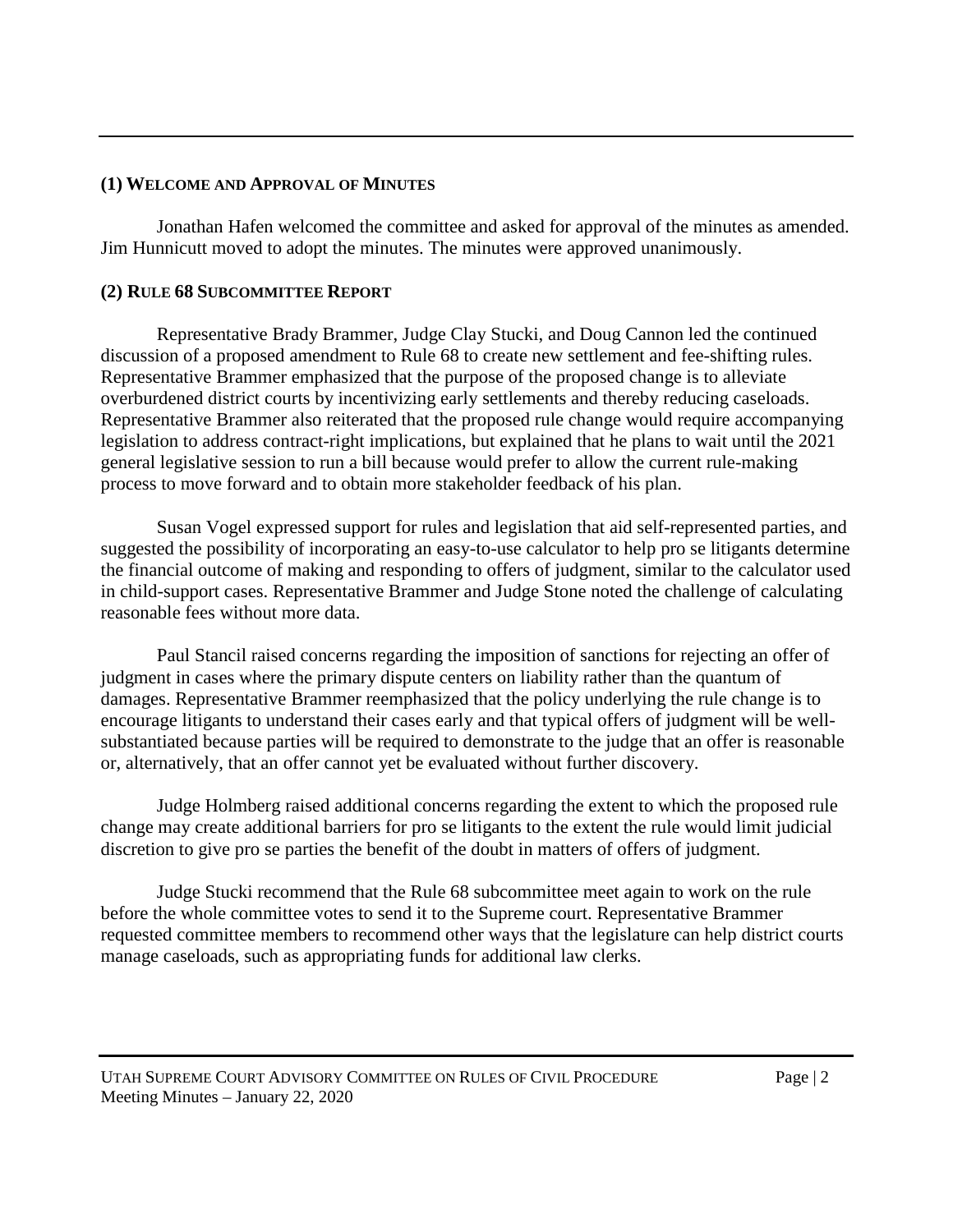## **(3) RULE 64 BOARD OF DISTRICT COURT JUDGES REQUEST**

Judge Stone and Judge Lawrence presented on a proposed Rule 64 amendment from the Board of District Court Judges to require Rule 4 service of notice of a hearing and a motion under Rule 7 before a bench warrant is processed for a party who fails to appear in supplemental proceedings. The amendment was proposed in response to a recent news article criticizing how bench warrants sometimes are used in Utah, particularly with regard to collections cases.

During the discussion, Judge Stucki noted that the Board of Justice Court Judges has discussed this issue and found that a bench warrant is issued only it becomes clear that a debtor has refused to appear after being personally served with an order to appear and show cause. Judge Lawrence raised concerns that current warrant practice may disproportionately implicate individuals' liberty interests when compared to the actual debt owed. Judge Scott, Judge Stucki, Judge Stone, and Judge Lawrence shared their experiences related to warrant practice. Lauren DiFrancesco raised concerns that changing current warrant practice may make collecting childsupport and alimony more difficult. After further discussion, Mr. Hafen summarized the committee's consensus that adequate notice should be given to debtors of the consequences under the rules for failure to appear.

In response to the discussion, Judge Amber Mettler and Leslie Slaugh recommended revisions to the proposed amendments. Judge Holmberg moved to adopt the proposed amendments as revised by the committee. Judge Stone seconded the motion. The motion passed unanimously.

### **Rule 64. Writs in general.**

**(a) Definitions.** As used in Rules [64,](http://www.utcourts.gov/resources/rules/urcp/urcp064.html) [64A,](http://www.utcourts.gov/resources/rules/urcp/urcp064A.html) [64B,](http://www.utcourts.gov/resources/rules/urcp/urcp064B.html) [64C,](http://www.utcourts.gov/resources/rules/urcp/urcp064C.html) [64D,](http://www.utcourts.gov/resources/rules/urcp/urcp064D.html) [64E,](http://www.utcourts.gov/resources/rules/urcp/urcp064E.html) [69A,](http://www.utcourts.gov/resources/rules/urcp/urcp069A.html) [69B](http://www.utcourts.gov/resources/rules/urcp/urcp069B.html) and [69C:](http://www.utcourts.gov/resources/rules/urcp/urcp069C.html)

(a)(1) "Claim" means a claim, counterclaim, cross claim, third party claim or any other claim.

(a)(2) "Defendant" means the party against whom a claim is filed or against whom judgment has been entered.

(a)(3) "Deliver" means actual delivery or to make the property available for pick up and give to the person entitled to delivery written notice of availability.

(a)(4) "Disposable earnings" means that part of earnings for a pay period remaining after the deduction of all amounts required by law to be withheld.

(a)(5) "Earnings" means compensation, however denominated, paid or payable to an individual for personal services, including periodic payments pursuant to a pension or retirement program. Earnings accrue on the last day of the period in which they were earned.

(a)(6) "Notice of exemptions" means a form that advises the defendant or a third person that certain property is or may be exempt from seizure under state or federal law. The notice shall list examples of exempt property and indicate that other exemptions may be available. The notice shall instruct the defendant of the deadline for filing a reply and request for hearing.

(a)(7) "Officer" means any person designated by the court to whom the writ is issued, including a sheriff, constable, deputy thereof or any person appointed by the officer to hold the property.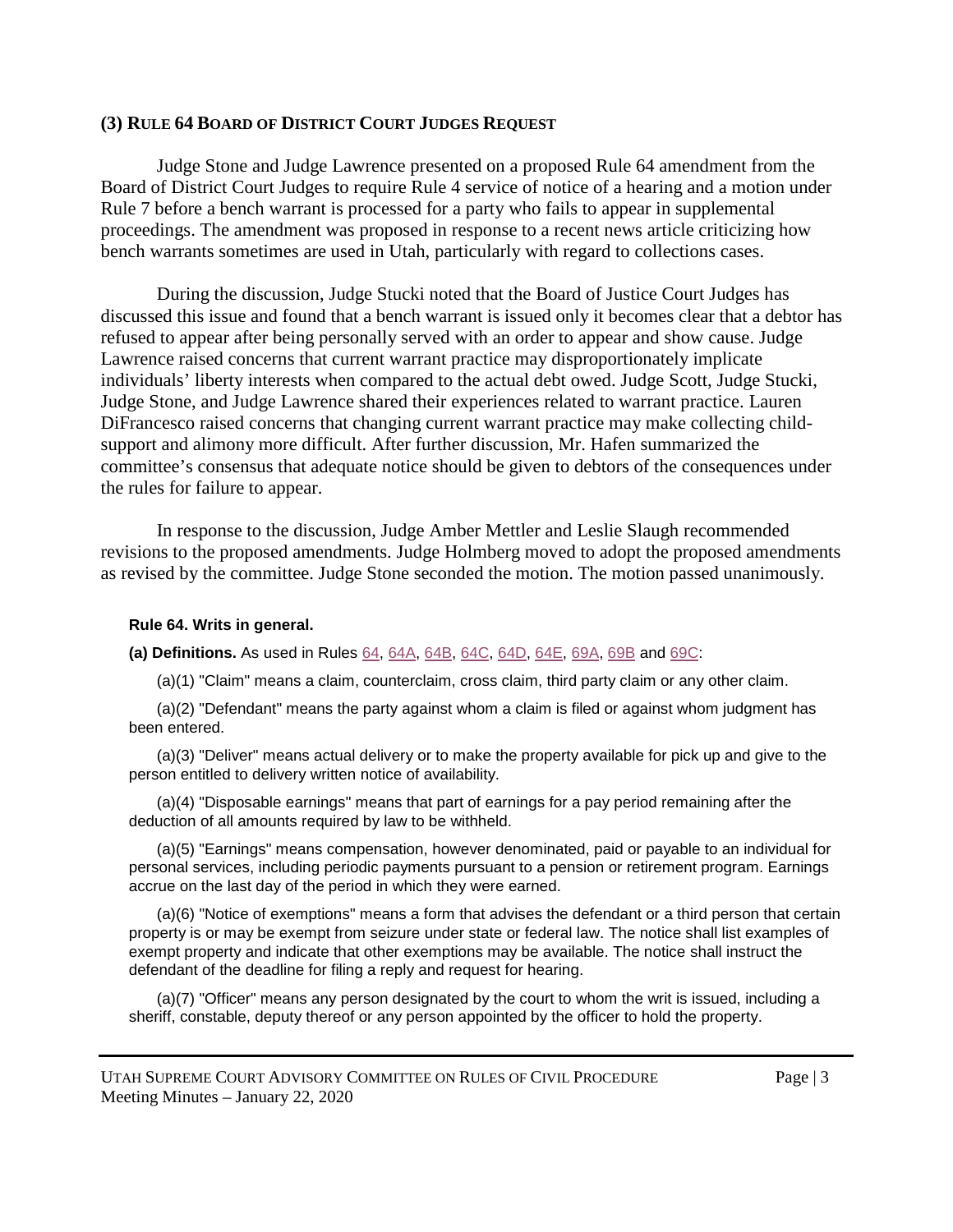(a)(8) "Plaintiff" means the party filing a claim or in whose favor judgment has been entered.

(a)(9) "Property" means the defendant's property of any type not exempt from seizure. Property includes but is not limited to real and personal property, tangible and intangible property, the right to property whether due or to become due, and an obligation of a third person to perform for the defendant.

(a)(10) "Serve" with respect to parties means any method of service authorized by Rule 5, unless otherwise specified in this rule, and with respect to non-parties means any manner of service authorized by Rule [4.](http://www.utcourts.gov/resources/rules/urcp/urcp004.html)

### **(b) Security.**

**(b)(1) Amount.** When security is required of a party, the party shall provide security in the sum and form the court deems adequate. For security by the plaintiff the amount should be sufficient to reimburse other parties for damages, costs and attorney fees incurred as a result of a writ wrongfully obtained. For security by the defendant, the amount should be equivalent to the amount of the claim or judgment or the value of the defendant's interest in the property. In fixing the amount, the court may consider any relevant factor. The court may relieve a party from the necessity of providing security if it appears that none of the parties will incur damages, costs or attorney fees as a result of a writ wrongfully obtained or if there exists some other substantial reason for dispensing with security. The amount of security does not establish or limit the amount of damages, costs or attorney fees recoverable if the writ is wrongfully obtained.

**(b)(2) Jurisdiction over surety.** A surety submits to the jurisdiction of the court and irrevocably appoints the clerk of the court as agent upon whom papers affecting the surety's liability may be served. The surety shall file with the clerk of the court the address to which the clerk may mail papers. The surety's liability may be enforced on motion without the necessity of an independent action. If the opposing party recovers judgment or if the writ is wrongfully obtained, the surety will pay the judgment, damages, costs and attorney fees not to exceed the sum specified in the contract. The surety is responsible for return of property ordered returned.

**(b)(3) Objection.** The court may issue additional writs upon the original security subject to the objection of the opposing party. The opposing party may object to the sufficiency of the security or the sufficiency of the sureties within five days after service of the writ. The burden to show the sufficiency of the security and the sufficiency of the sureties is on the proponent of the security.

**(b)(4) Security of governmental entity.** No security is required of the United States, the State of Utah, or an officer, agency, or subdivision of either, nor when prohibited by law.

#### **(c) Procedures in aid of writs.**

**(c)(1) Referee.** The court may appoint a referee to monitor hearings under this subsection.

**(c)(2) Hearing; witnesses; discovery.** The court may conduct hearings as necessary to identify property and to apply the property toward the satisfaction of the judgment or order. Witnesses may be subpoenaed to appear, testify, and produce records. The notice of the hearing must be served under Rule 4. The court may permit discovery.

**(c)(3) Restraint.** The court may forbid any person from transferring, disposing or interfering with the property.

**(c)(4) Enforcement.** A failure to appear or cooperate in proceedings under this subsection may only be enforced by proceeding by motion under [Rule 7(q)] [new Rule 7A], and may not be heard by a referee. All sanctions and remedies for contempt may be considered on such a motion, and a bench warrant may issue for failure to appear at such motion hearing.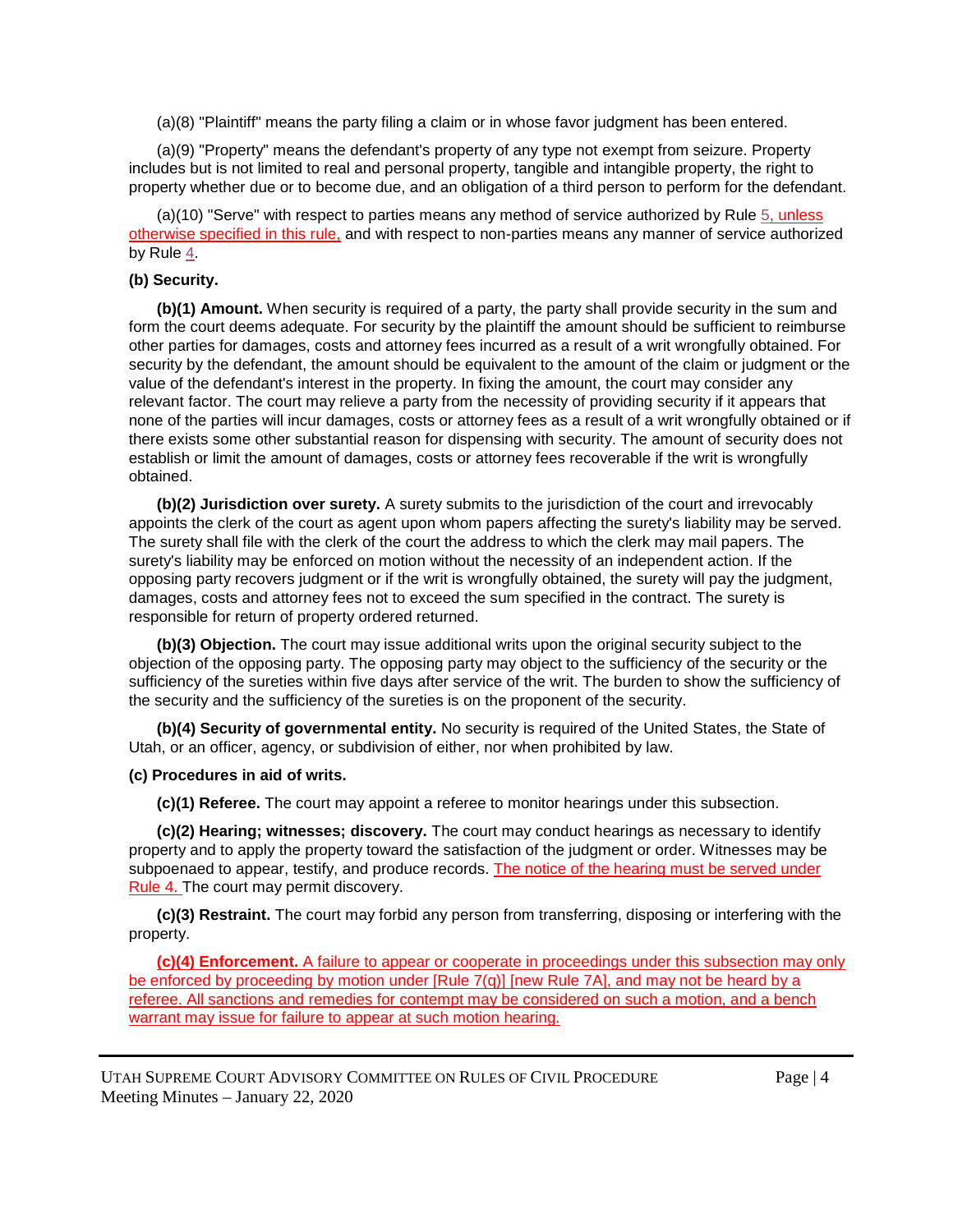#### **(d) Issuance of writ; service**

**(d)(1) Clerk to issue writs.** The clerk of the court shall issue writs. A court in which a transcript or abstract of a judgment or order has been filed has the same authority to issue a writ as the court that entered the judgment or order. If the writ directs the seizure of real property, the clerk of the court shall issue the writ to the sheriff of the county in which the real property is located. If the writ directs the seizure of personal property, the clerk of the court may issue the writ to an officer of any county.

**(d)(2) Content.** The writ may direct the officer to seize the property, to keep the property safe, to deliver the property to the plaintiff, to sell the property, or to take other specified actions. If the writ is to enforce a judgment or order for the payment of money, the writ shall specify the amount ordered to be paid and the amount due.

(d)(2)(A) If the writ is issued ex parte before judgment, the clerk shall attach to the writ plaintiff's affidavit, detailed description of the property, notice of hearing, order authorizing the writ, notice of exemptions and reply form.

(d)(2)(B) If the writ is issued before judgment but after a hearing, the clerk shall attach to the writ plaintiff's affidavit and detailed description of the property.

(d)(2)(C) If the writ is issued after judgment, the clerk shall attach to the writ plaintiff's application, detailed description of the property, the judgment, notice of exemptions and reply form.

#### **(d)(3) Service.**

**(d)(3)(A) Upon whom; effective date.** The officer shall serve the writ and accompanying papers on the defendant, and, as applicable, the garnishee and any person named by the plaintiff as claiming an interest in the property. The officer may simultaneously serve notice of the date, time and place of sale. A writ is effective upon service.

#### **(d)(3)(B) Limits on writs of garnishment.**

(d)(3)(B)(i) A writ of garnishment served while a previous writ of garnishment is in effect is effective upon expiration of the previous writ; otherwise, a writ of garnishment is effective upon service.

(d)(3)(B)(ii) Only one writ of garnishment of earnings may be in effect at one time. One additional writ of garnishment of earnings for a subsequent pay period may be served on the garnishee while an earlier writ of continuing garnishment is in effect.

**(d)(3)(C) Return; inventory.** Within 14 days after service, the officer shall return the writ to the court with proof of service. If property has been seized, the officer shall include an inventory of the property and whether the property is held by the officer or the officer's designee. If a person refuses to give the officer an affidavit describing the property, the officer shall indicate the fact of refusal on the return, and the court may require that person to pay the costs of any proceeding taken for the purpose of obtaining such information.

**(d)(3)(D) Service of writ by publication.** The court may order service of a writ by publication upon a person entitled to notice in circumstances in which service by publication of a summons and complaint would be appropriate under Rule  $4$ .

(d)(3)(D)(i) If service of a writ is by publication, substantially the following shall be published under the caption of the case:

To \_\_\_\_\_\_\_\_\_\_\_\_\_\_\_\_\_\_\_\_\_\_\_\_, [Defendant/Garnishee/Claimant]: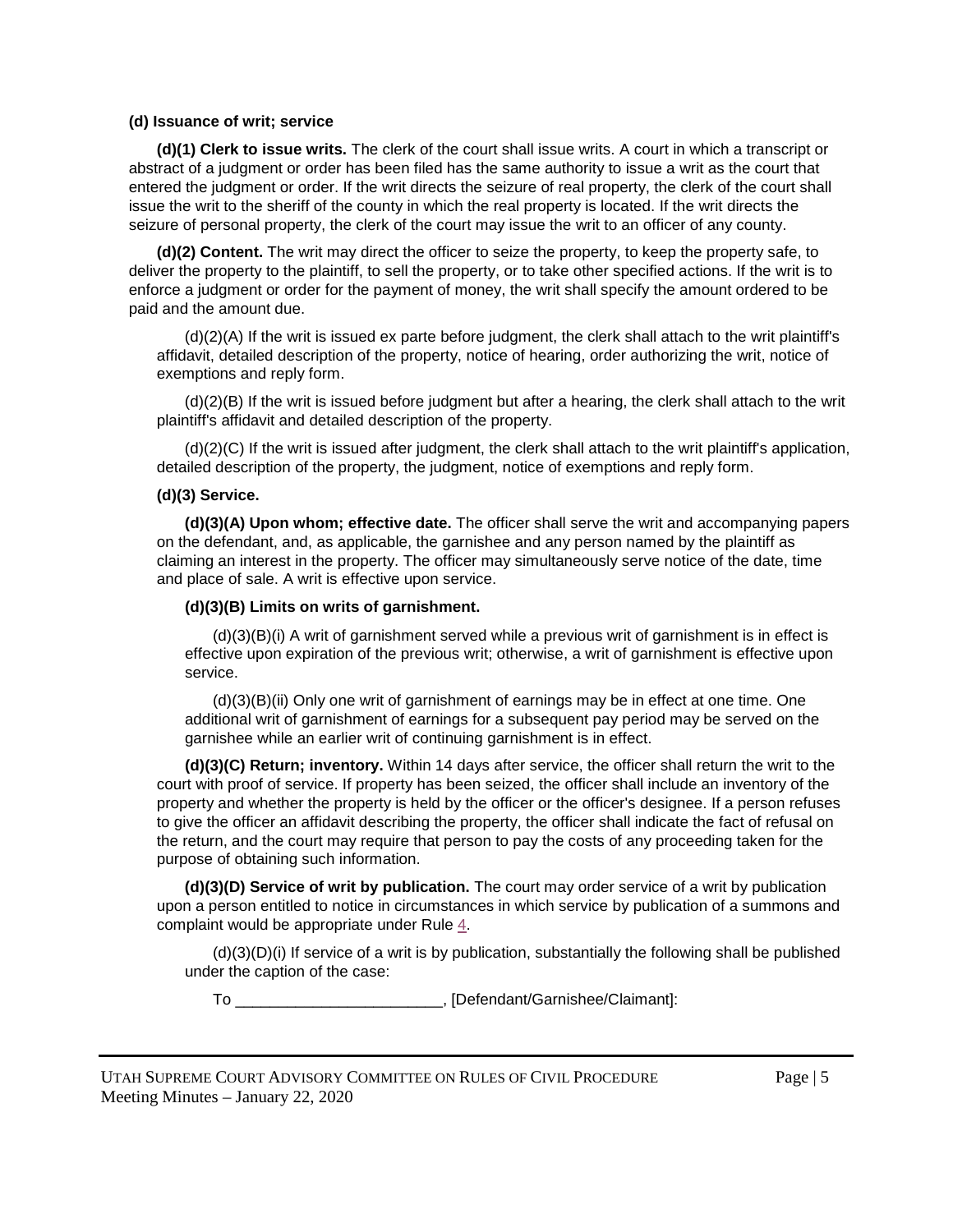A writ of **EXEC is a state in the above-captioned case commanding the officer** of **county as follows:** 

[Quoting body of writ]

Your rights may be adversely affected by these proceedings. Property in which you have an interest may be seized to pay a judgment or order. You have the right to claim property exempt from seizure under statutes of the United States or this state, including Utah Code, [Title 78B,](http://le.utah.gov/xcode/Title78B/Chapter5/78B-5-P5.html?v=C78B-5-P5_1800010118000101)  [Chapter 5, Part 5.](http://le.utah.gov/xcode/Title78B/Chapter5/78B-5-P5.html?v=C78B-5-P5_1800010118000101)

(d)(3)(D)(ii) The notice shall be published in a newspaper of general circulation in each county in which the property is located at least 14 days prior to the due date for the reply or at least 14 days prior to the date of any sale, or as the court orders. The date of publication is the date of service.

### **(e) Claim to property by third person.**

**(e)(1) Claimant's rights.** Any person claiming an interest in the property has the same rights and obligations as the defendant with respect to the writ and with respect to providing and objecting to security. Any claimant named by the plaintiff and served with the writ and accompanying papers shall exercise those rights and obligations within the same time allowed the defendant. Any claimant not named by the plaintiff and not served with the writ and accompanying papers may exercise those rights and obligations at any time before the property is sold or delivered to the plaintiff.

**(e)(2) Join claimant as defendant.** The court may order any named claimant joined as a defendant in interpleader. The plaintiff shall serve the order on the claimant. The claimant is thereafter a defendant to the action and shall answer within 14 days, setting forth any claim or defense. The court may enter judgment for or against the claimant to the limit of the claimant's interest in the property.

**(e)(3) Plaintiff's security.** If the plaintiff requests that an officer seize or sell property claimed by a person other than the defendant, the officer may request that the court require the plaintiff to file security.

#### **(f) Discharge of writ; release of property.**

(f)(1) By defendant. At any time before notice of sale of the property or before the property is delivered to the plaintiff, the defendant may file security and a motion to discharge the writ. The plaintiff may object to the sufficiency of the security or the sufficiency of the sureties within 7 days after service of the motion. At any time before notice of sale of the property or before the property is delivered to the plaintiff, the defendant may file a motion to discharge the writ on the ground that the writ was wrongfully obtained. The court shall give the plaintiff reasonable opportunity to correct a defect. The defendant shall serve the order to discharge the writ upon the officer, plaintiff, garnishee and any third person claiming an interest in the property.

**(f)(2) By plaintiff.** The plaintiff may discharge the writ by filing a release and serving it upon the officer, defendant, garnishee and any third person claiming an interest in the property.

**(f)(3) Disposition of property.** If the writ is discharged, the court shall order any remaining property and proceeds of sales delivered to the defendant.

**(f)(4) Copy filed with county recorder.** If an order discharges a writ upon property seized by filing with the county recorder, the officer or a party shall file a certified copy of the order with the county recorder.

**(f)(5) Service on officer; disposition of property.** If the order discharging the writ is served on the officer: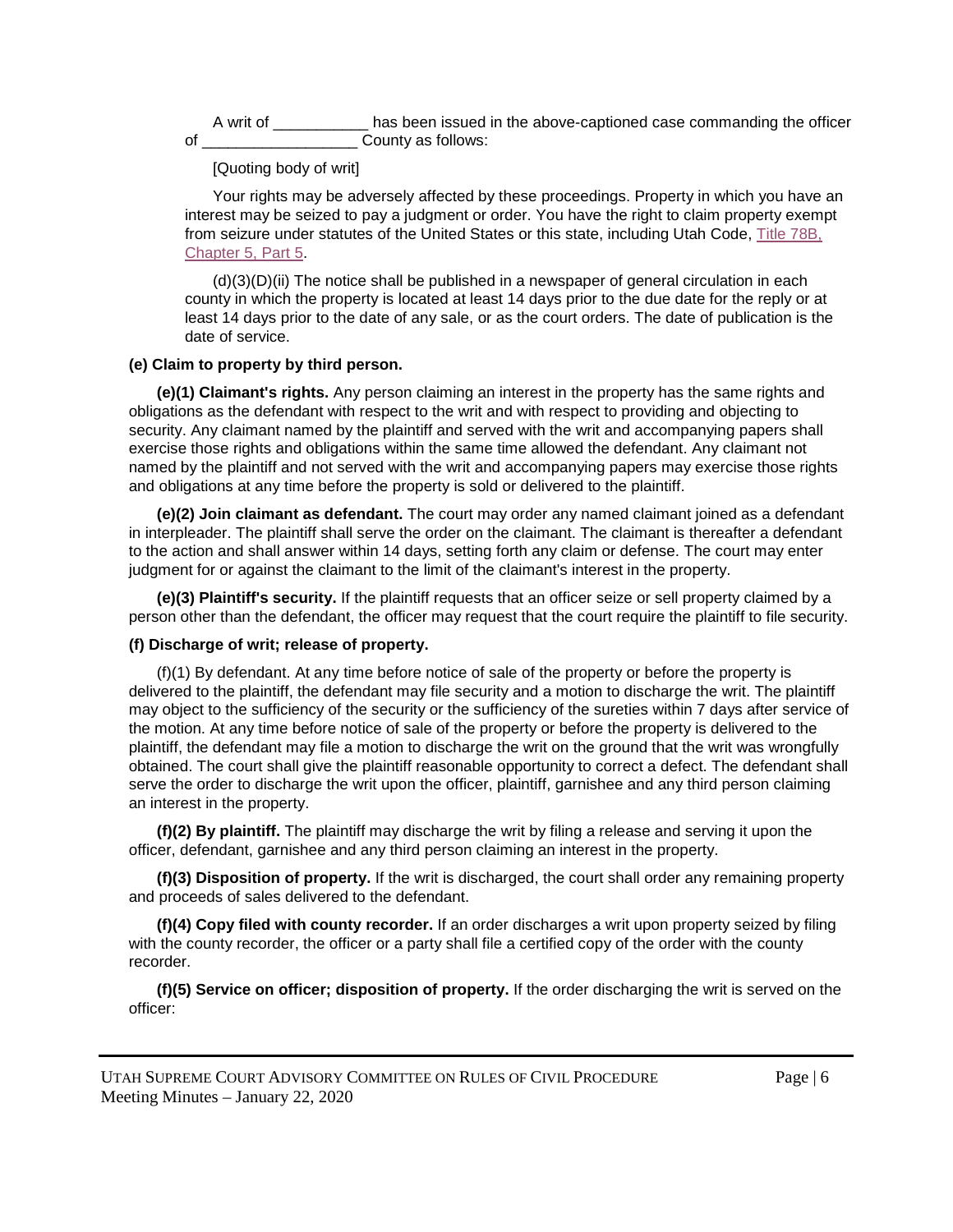(f)(5)(A) before the writ is served, the officer shall return the writ to the court;

(f)(5)(B) while the property is in the officer's custody, the officer shall return the property to the defendant; or

(f)(5)(C) after the property is sold, the officer shall deliver any remaining proceeds of the sale to the defendant.

## **(4) RULES 4, 7, 36 & 55 NOTICE REQUIREMENTS REQUESTS**

Judge Lawrence, Nathanael Player, and Jonathan Felt presented on amendments to Rules 4, 7, 36, and 55 to require more notice to parties when a response is required. The presenters explained to the committee that, for example, pro se parties often have no notice that they must respond to a counterclaim, thereby obstructing their access to justice. As a solution, the presenters proposed amending the rules to require notice prior to an entry of default judgment.

The committee discussed what form and substance the notice should have. Mr. Slaugh recommended that the requirement for notice be extended to every document requiring a response and not be limited to only cases involving pro se litigants. Mr. Slaugh also suggested that the notice should appear as a response due date in the top corner of relevant documents. Mr. Hunnicut agreed that lawyers would also benefit from the required notices. In contrast, Mr. Felt and Mr. Player recommended that a separate notice be given using a standard form approved by the Online Court Assistance Program (OCAP) Forms Committee. Judge Lawrence suggested that notice on the front of a document would provide more effective notice than additional documents. Mr. Player noted that a separate notice could provide additional information, including instructions to help pro se litigants. Judge Stone and Mr. Slaugh raised concerns that providing detailed explanations could be burdensome and might risk inappropriately providing legal advice.

Mr. Stancil raised concerns that some research shows that disclosures can sometimes be ineffective or create greater confusion. In particular, Mr. Stancil observed that while trained attorneys may benefit from a small notice in the corner of a filing, pro se litigants may not. Accordingly, Mr. Stancil recommended that the committee study what form of notice would be most effective. Mr. Player informed the committee that the OCAP Forms Committee has nonlawyer members to help ensure that pro se litigants also receive fair notice.

Justin Toth raised concerns that requiring a response due date could create opportunities for abuse or incentivize lawyers to provide incorrect due dates, which could be especially harmful to pro se litigants. The committee debated how response due dates would be calculated and penalties for failure to provide the correct date. Judge Scott explained that a document with a missing or incorrect due date would likely be treated akin to a missing certificate of service: the court would reject the filing and require a correct resubmission.

After further discussion, Judge Blanch proposed a general rule that if a party is subject to a deadline as a result of a filing, the filing party must provide notice of the deadline. The notice would